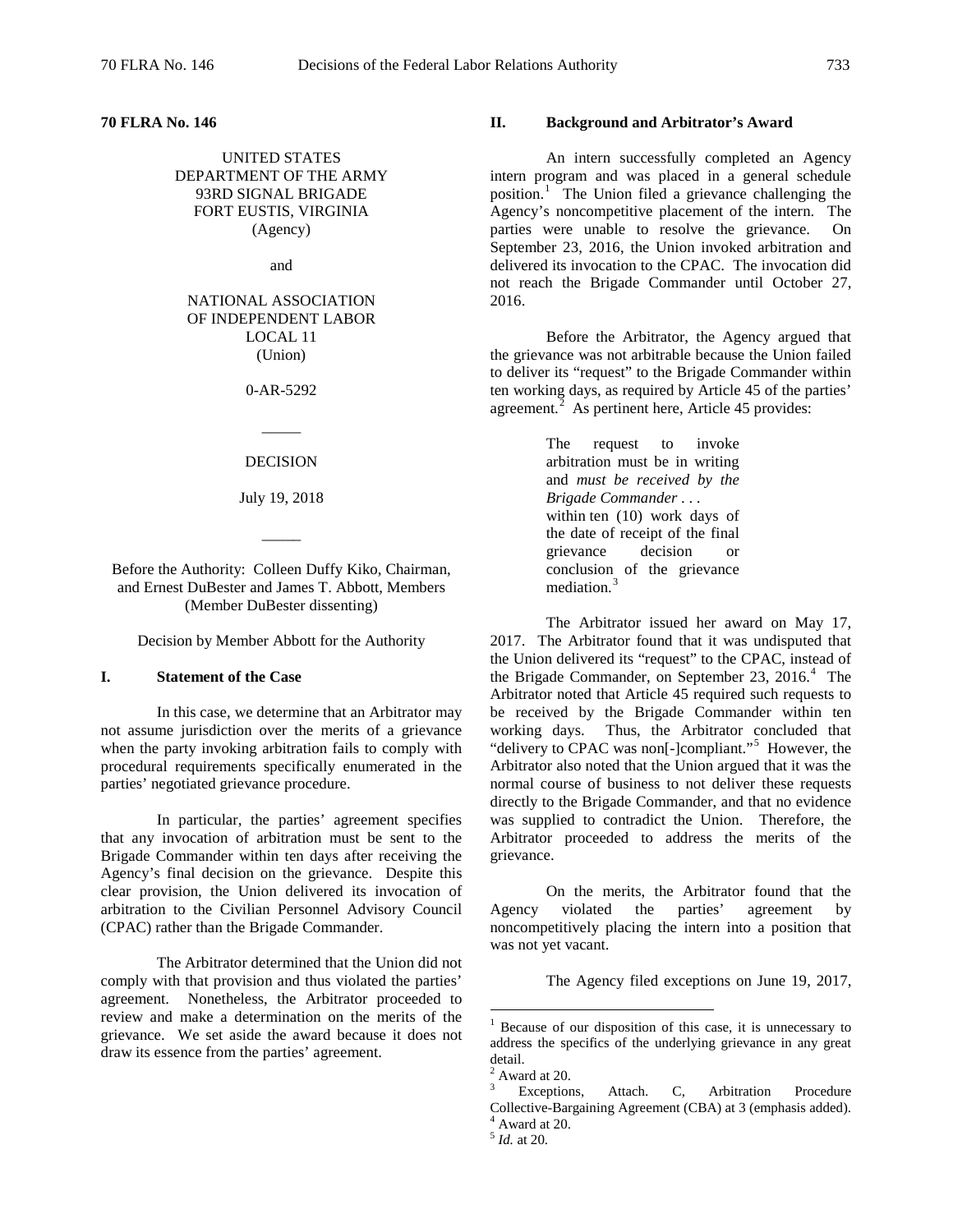and the Union filed an opposition on June 29, 2017.

## **III. Analysis and Conclusion: The procedural-arbitrability determination fails to draw its essence from the parties' agreement.**

The Agency asserts that the Arbitrator's procedural-arbitrability determination fails to draw its essence from the parties' agreement. <sup>[6](#page-1-0)</sup> Specifically, the Agency argues that Article 45 of the agreement establishes that the Brigade Commander is the sole designee to receive these requests, and the Union failed to deliver its request to the Brigade Commander within the required ten working days.<sup>[7](#page-1-1)</sup>

Article 45 clearly and unambiguously requires that arbitration requests "*must be received by the Brigade Commander* . . . within ten (10) work days of the date of receipt of the final grievance or conclusion of the grievance mediation."<sup>[8](#page-1-2)</sup> Article 45 does not contain any language that either allows the CPAC to receive arbitration requests, or excuses the Union's non-compliance with the negotiated grievance procedure. Rather, Article 45 establishes that the Brigade Commander is the exclusive Agency representative to receive arbitration requests.

The Arbitrator's determination that the grievance was arbitrable is incompatible with the plain wording of Article 45.<sup>[9](#page-1-3)</sup> Further, as the Authority recently held, "arbitrators may not look beyond collective-bargaining agreement – to extraneous considerations such as past practice – to modify an agreement's clear and unambiguous terms."[10](#page-1-4) Thus, the Arbitrator could not rely on the parties' alleged' "normal course of business"<sup>[11](#page-1-5)</sup> to modify Article  $45$ 's plain wording. For these reasons, the Arbitrator's procedural-arbitrability determination fails to draw its essence from the parties' agreement.<sup>[12](#page-1-6)</sup> Accordingly, we set aside the award, and find it unnecessary to address<sup>[13](#page-1-7)</sup> the Agency's remaining exceptions. $^{14}$  $^{14}$  $^{14}$ 

#### **IV. Decision**

We set aside the award.

<span id="page-1-0"></span> <sup>6</sup> When reviewing an arbitrator's interpretation of a collective-bargaining agreement, the Authority applies the deferential standard of review that federal courts use in reviewing arbitration awards in the private sector. The Authority and the courts defer to arbitrators in this context "because it is the arbitrator's construction of the agreement for which the parties have bargained." Under this standard, the Authority will find that an arbitration award is deficient as failing to draw its essence from the collective-bargaining agreement when the appealing party establishes that the award: (1) cannot in any rational way be derived from the agreement; (2) is so unfounded in reason and fact and so unconnected with the wording and purposes of the agreement as to manifest an infidelity to the obligation of the arbitrator; (3) does not represent a plausible interpretation of the agreement; or (4) evidences a manifest disregard of the agreement. *Bremerton Metal Trades Council*, 68 FLRA 154, 155 (2014) (citing 5 U.S.C. § 7122(a)(2); *AFGE, Council 220*, 54 FLRA 156, 159

<span id="page-1-7"></span><span id="page-1-6"></span><span id="page-1-5"></span><span id="page-1-4"></span><span id="page-1-1"></span><sup>(1998);</sup> *U.S. DOL (OSHA)*, 34 FLRA 573, 575 (1990)). <sup>7</sup> *U.S. Small Bus. Admin.*, 70 FLRA 525, 527 (2018) (*SBA*) (parties may directly challenge procedural-arbitrability determinations on essence grounds).

<span id="page-1-8"></span><span id="page-1-2"></span><sup>&</sup>lt;sup>8</sup> CBA at 3 (emphasis added).

<span id="page-1-3"></span><sup>9</sup> *SSA*, 70 FLRA 227, 229 (2017) (citing *U.S. Dep't of the Air Force, Okla. City Air Logistics Command, Tinker Air Force Base, Okla.*, 48 FLRA 342, 348 (1993) (finding award deficient because the arbitrator's interpretation of the parties' agreement was incompatible with its plain wording)).

<sup>&</sup>lt;sup>10</sup> *SBA*, 70 FLRA at 528.<br><sup>11</sup> Award at 20.<br><sup>12</sup> *SSA*, 70 FLRA at 229-30.<br><sup>13</sup> *See U.S. DOJ, Fed. BOP, Fed. Corr. Complex, Coleman, Fla.*, 66 FLRA 300, 304 (2011) (setting aside the award in connection with an exceeded-authority exception and finding it unnecessary to address remaining exceptions).

<sup>&</sup>lt;sup>14</sup> Exceptions Form at 4-6 (alleging that the award is contrary to law and government-wide regulation); *id.* at 6-7 (alleging that the award is contrary to agency-wide regulation); *id.* at 8-10 (alleging that the award is contrary to public policy); *id.* at 11-12 (alleging that the award is based on nonfacts); *id.* at 13-15 (alleging that Arbitrator exceeded her authority by disregarding the evidence and law, and awarding attorney fees).